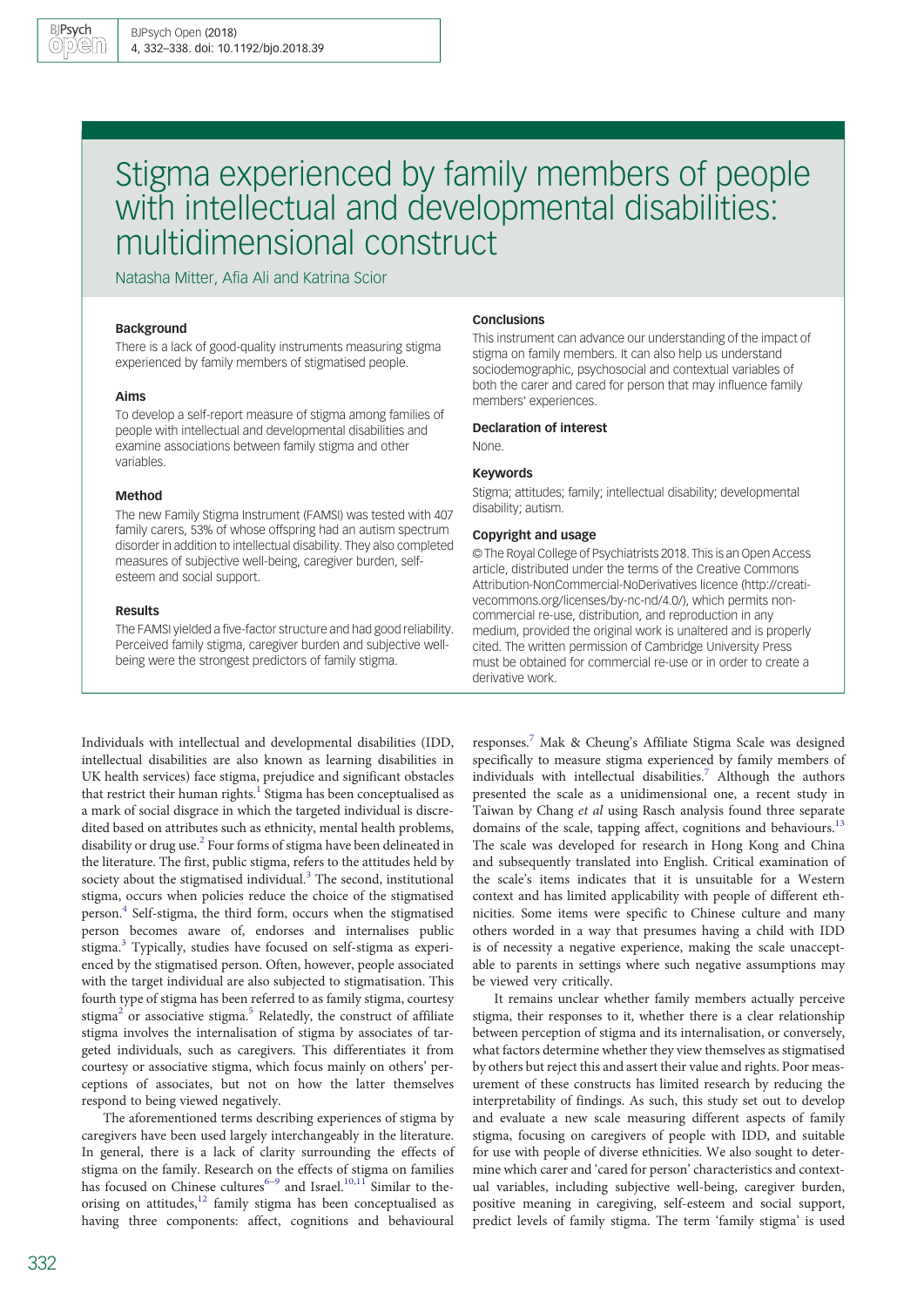throughout to collectively describe perceived family stigma and affiliate stigma.

# Method

## Development phase and item generation

Based on a search of the literature on the different aspects of family stigma outlined above, the Affiliate Stigma Scale, $^7$  $^7$  and ten other scales relating to stigma and caregiving, a pool of 56 items was constructed. These items addressed perceived family stigma, affiliate stigma and positive aspects of caregiving. To assess face and content validity, six senior psychiatrists and clinical psychologists who were experts working in IDD services, identified through the authors' professional networks, rated the clarity, relevance and wording of these items. Additionally, through email correspondence with the facilitators of a support group for carers of people with IDD, two focus groups with 18 carers of diverse ethnicities provided feedback on the item wording and format of the instrument. Their feedback was organised into themes that guided revision of the questionnaire. The revised version was piloted with ten carers before the final version, consisting of 28 items, was arrived at.

The questionnaire used the term 'learning disability', both as this is the most commonly used term in the UK to denote intellectual disability and as a primary focus for questions in the absence of a commonly used term such as IDD that encompasses intellectual disability and autism spectrum disorders. Responses were made using a five-point Likert scale ranging from strongly disagree (1) to strongly agree (5). A total stigma score was calculated by summing all responses. Scores range from 28 to 140, with a higher score indicating a higher level of stigma.

## **Participants**

All participants were given an information sheet and provided written informed consent. The 28-item version of the measure was completed by 407 family carers of people with autism and intellectual disabilities residing in the UK via an internet survey. A total of 91.6% identified themselves as primary caregivers. Of the sample, 68.8% had another child without and 21.5% another child with IDD. Key information about the person they cared for is provided in Table 1.

## Procedure

Family carers in the main study were recruited through advertisements. 462 UK-based organisations working with carers of people with IDD were approached. No response was received from 334

| <b>Table 1</b> Information related to family member with intellectual<br>disabilities |                |      |  |  |  |  |  |  |  |  |
|---------------------------------------------------------------------------------------|----------------|------|--|--|--|--|--|--|--|--|
| Characteristics                                                                       | $\overline{n}$ | %    |  |  |  |  |  |  |  |  |
| Gender                                                                                |                |      |  |  |  |  |  |  |  |  |
| Male                                                                                  | 278            | 68.3 |  |  |  |  |  |  |  |  |
| Female                                                                                | 129            | 31.7 |  |  |  |  |  |  |  |  |
| Additional diagnoses                                                                  |                |      |  |  |  |  |  |  |  |  |
| Autism spectrum disorder                                                              | 215            | 52.8 |  |  |  |  |  |  |  |  |
| Down syndrome                                                                         | 74             | 18.2 |  |  |  |  |  |  |  |  |
| Other (includes fragile-X syndrome, cerebral palsy and                                | 183            | 45.0 |  |  |  |  |  |  |  |  |
| those with an unknown additional diagnosis                                            |                |      |  |  |  |  |  |  |  |  |
| Additional disabilities                                                               |                |      |  |  |  |  |  |  |  |  |
| Mobility                                                                              | 74             | 18.2 |  |  |  |  |  |  |  |  |
| Epilepsy/seizure disorder                                                             | 80             | 19.7 |  |  |  |  |  |  |  |  |
| Vision impairment                                                                     | 59             | 14.5 |  |  |  |  |  |  |  |  |
| Hearing impairment                                                                    | 38             | 9.3  |  |  |  |  |  |  |  |  |
| Other                                                                                 | 119            | 29.2 |  |  |  |  |  |  |  |  |

of these and 25 organisations declined. The remaining 103 disseminated information about the study via their social media sites and/or newsletters. In response, 407 family carers completed the survey online. To assess test–retest reliability, 55 participants completed the measure a second time approximately 6 weeks after initial completion. Ethical approval was granted by the authors' research ethics committee.

# Measures

Subjective well-being was assessed using the Personal Wellbeing Index.[14](#page-5-0) This has eight items measuring satisfaction in the following life domains: standard of living, personal health, achieving in life, personal relationships, personal safety, community-connectedness, future security and religion, using a scale ranging from 0, completely dissatisfied to 10, completely satisfied. A ninth item 'leisure', added by Werner & Shulman, was used in this study.<sup>[10](#page-5-0)</sup> Caregiving burden was assessed with a single item taken from Werner & Shulman: 'to what degree do you feel burdened when you are with your child with a disability?', rated 1, never to 5, almost always.<sup>[10](#page-5-0)</sup> Self-esteem was measured using Rosenberg's tenitem Self-Esteem Scale, which is scored 0, strongly agree and 3, strongly disagree.<sup>[15](#page-5-0)</sup> The Multidimensional Scale of Perceived Social Support<sup>[16](#page-5-0)</sup> was used to assess perceptions of social support available from family, friends and a significant other, with higher scores indicating higher perceived social support.

In addition, participants indicated the presence of comorbid physical disabilities and provided a brief description of them in order to determine their visibility. Finally, challenging behaviour displayed by the cared for person was assessed using Part I and the first three items from Part II of the Challenging Behaviour Interview.<sup>[17](#page-5-0)</sup> This assessed whether the cared for person had displayed self-injury, physical or verbal aggression, disruption of the environment and/or inappropriate vocalisations within the last month – higher scores indicating increasingly challenging behaviour. Only the first three items from Part II measuring frequency, intensity and duration of each behaviour were used as the remaining items were not relevant to this study's focus.

#### Results

#### Sociodemographic characteristics of participants

Of the 407 participants, 91.6% were White, 7.8% Asian and the remainder of other ethnic backgrounds. Regarding age, 5.2% were below 30 years of age, 38.6% between 45 and 54, 28.7% between 31 and 44, 18.2% between 55 and 64, and 9.3% were 65 or older. The sample consisted primarily of mothers, who made up 79.4% of the sample, whereas the remaining were fathers (7.1%), siblings (8.6%) or other family members. Most carers were educated to age 18 (53.1%) and 44.2% were university graduates. A total of 41.8% were in employment, 41.3% not in work, and the remainder were students or otherwise occupied.

## Factor analysis

In a principal components analysis with oblique rotation (direct Oblimin), five factors had eigenvalues above Kaiser's criterion of 1 and in combination explained 60.5% of the variance. The Kaiser– Meyer–Olkin (KMO) value of 0.898 and Bartlett's test of sphericity  $(\gamma C \ (231) = 4645.603, P < 0.0001)$ , indicated excellent sampling adequacy and sufficiently large correlations between items for this analysis. Items with factor loadings greater than 0.5 and not cross loading on any other factor by more than 0.20 were retained, resulting in 26 items in the final scale (see Appendix Table 1). The first factor, which accounted for 27.7% of the total variance, represented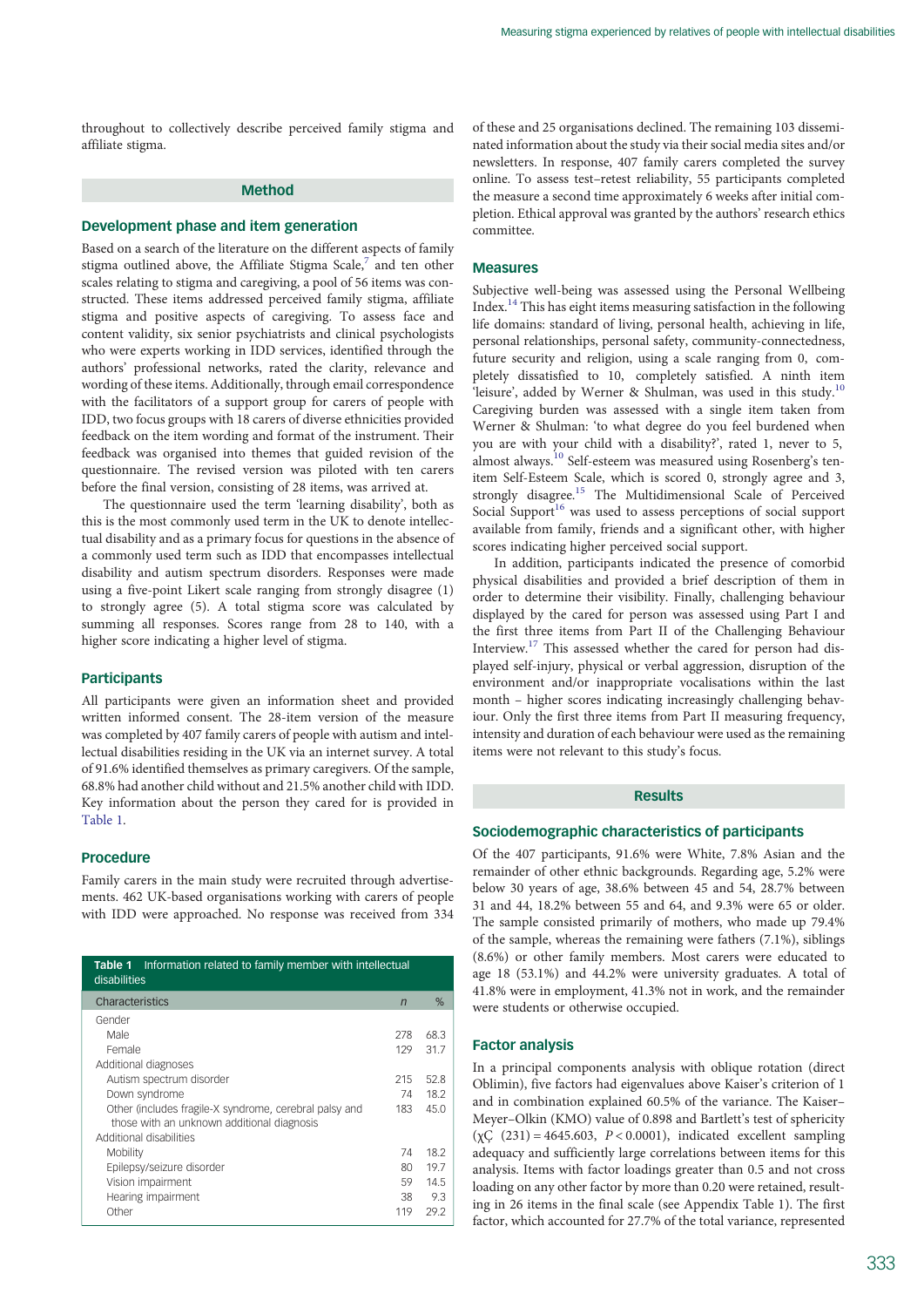perceived family stigma. The second factor explained 13.1% of the total variance and contained items about the affective aspects of affiliate stigma. The third factor related to the cognitive aspects of affiliate stigma and accounted for 6.1% of the total variance. The fourth factor accounted for only 4.4% of the variance and represented the behavioural aspects of affiliate stigma. As such, these three factors were labelled affective, cognitive and behavioural affiliate stigma. The final factor explained 9.3% of the variance and represented positive aspects of caregiving.

Notably, 66.1% of the participants perceived that the family would be excluded from social events (item 8) and 52.3% had been excluded (item 14) (see Appendix Table 1). Moreover, almost 79.1% were aware of the way other people looked at them when they were in public with the individual with IDD (item 15). Notably, there was unanimous disagreement with some of the items, for example items 18 and 20, suggesting that only a small minority of carers are heavily affected in terms of behavioural affiliate stigma. On the positive side, 60% felt that caring for their relative had given them a more positive outlook on life (item 21).

Perceived family stigma and each aspect of affiliate stigma were calculated using responses that were endorsed as either 'agree' or 'strongly agree'. Perceived family stigma was experienced by 59.3% of the respondents. Of the 34.5% who reported experiencing affiliate stigma, 11.4% endorsed items relating to the affective dimension, 65.9% those related to cognitive affiliate stigma and 5.7% items pertaining to the behavioural dimension.

#### Test–retest reliability

The average measure intraclass correlation (ICC) was 0.60 (95% CI 0.34–0.76),  $F(62,62) = 2.515, P < 0.001$ , indicating moderate reliability. The three affiliate stigma subscales, with ICCs of 0.68 for the affective dimension (95% CI 0.47–0.81), 0.77 for the cognitive dimension (95% CI 0.62–0.86) and 0.68 for the behavioural dimension (95% CI 0.47–0.81) measured relatively stable dimensions over the 6-week retest period, as did the positive aspects of caregiving subscale (ICC =  $0.78$ ,  $95\%$  CI 0.63–0.87). However, the perceived family stigma subscale measured an unstable construct (ICC = 0.45, 95% CI 0.09–0.67).

#### Internal consistency and correlations

Cronbach's alpha for the full 26-item scale was 0.84, and 0.77–0.91 for individual subscales, indicating good internal consistency for all parts of the scale (Table 2).

Correlations between the five factors were computed using Bonferroni adjusted alpha levels of 0.01 [\(Table 3](#page-3-0)). The four family stigma factors were intercorrelated in the 0.19–0.58 range, indicating that they tapped into related yet distinct aspects of stigma. Perceived family stigma was positive correlated with all three dimensions of affiliate stigma. The positive aspects of the caregiving subscale were negatively correlated with the affective and behavioural dimensions of affiliate stigma.

| Reliability for subscales: Cronbach's alphas and descriptives<br>Table 2 |                     |       |      |
|--------------------------------------------------------------------------|---------------------|-------|------|
| Subscale                                                                 | Cronbach's $\alpha$ | Mean  | s.d. |
| Perceived family stigma                                                  | O 91                | 27.32 | 7.55 |
| Affective affiliate stigma                                               | 0.82                | 6.32  | 3.34 |
| Cognitive affiliate stigma                                               | 0.85                | 13.98 | 4 15 |
| Behavioural affiliate stigma                                             | 077                 | 5.81  | 2.73 |
| Positive aspects of caregiving                                           | 0.78                | 19.83 | 5.20 |
| Total scale                                                              | 0.84                | 73.32 | 1343 |

# Sociodemographic characteristics and affiliate stigma

Independent t-tests, one-way ANOVAs, Pearson's correlations and regression analyses were computed to determine the associations between family stigma and caregiver and the cared for person's characteristics, with alpha levels Bonferroni adjusted. Subsequently, regression analyses were computed with the characteristics showing significant associations with the different dimensions of affiliate stigma to determine which of these were independently predictive (see Appendix Table 2). Two predictors, challenging behaviours and ethnicity, explained 5% of the variance in affective affiliate stigma. The four predictors that explained 10% of the variance in cognitive affiliate stigma were challenging behaviours, the carer's relationship to the individual with IDD, caregiver age and number of physical disabilities. The only predictor of behavioural affiliate stigma was challenging behaviour, explaining 50% of the variance. Challenging behaviour was also the only predictor for total affiliate stigma, accounting for 7% of the variance.

# Psychological and contextual variables and affiliate stigma

Multiple regression analyses were conducted to assess the relationships between caregiving burden, subjective well-being, carer selfesteem, perceived social support and the different family stigma dimensions, with Sidak–Bonferroni adjusted alpha levels of 0.01 (see Appendix Table 3). Burden was the only significant predictor of affective affiliate stigma, with 16% of the variance explained by the model. Cognitive affiliate stigma was associated with positive aspects of caregiving, subjective well-being and burden, with the model accounting for 17.7% of the variance. Burden and subjective well-being explained 14.9% of the variance in behavioural affiliate stigma. Total affiliate stigma was associated with burden and subjective well-being, which accounted for 22.2% of the variance.

## Relative importance of sociodemographic, psychological and contextual variables

In order to examine the relative importance of the caregiver/cared for characteristics and contextual variables, four separate multivariate linear regressions were computed with affective affiliate stigma, cognitive affiliate stigma, behavioural affiliate stigma and overall affiliate stigma as outcome variables. Post hoc corrections were made using the Sidak–Bonferroni correction and regressions were interpreted using adjusted alpha levels of 0.005 ([Table 4](#page-3-0)).

For affective affiliate stigma, after correction, perceived family stigma, ethnicity and burden were predictive, explaining 3% of the variance. For cognitive affiliate stigma, after correction, perceived family stigma, caregivers' age and subjective well-being were predictive, explaining 31% of the variance. For behavioural affiliate stigma, perceived family stigma and burden were predictive after correction, explaining 7% of the variance. For total affiliate stigma, perceived family stigma, burden and subjective well-being were predictive.

# **Discussion**

# Main findings

The main aim of this study was to develop and validate a new measure of family stigma as experienced by family caregivers of people with autism and intellectual disabilities. Factor analysis of the FAMSI identified a 26-item, self-report measure that assesses perceived family stigma, its application to self and internalisation (affiliate stigma), and positive aspects of caregiving across five factors. Inclusion of items pertaining to positive aspects of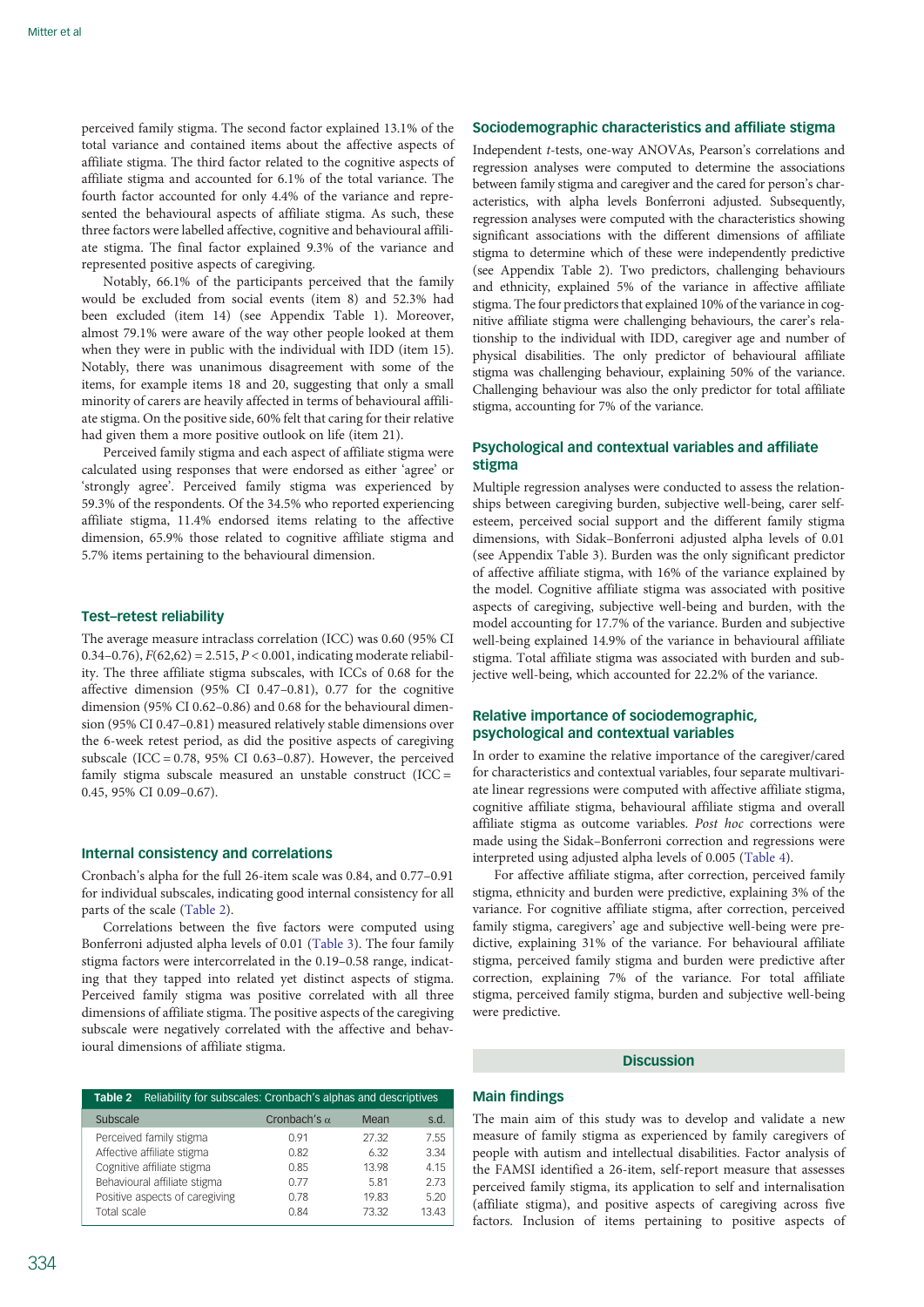<span id="page-3-0"></span>

| Correlations between Family Stigma Instrument subscales<br>Table 3   |                         |                            |                            |                              |  |  |  |  |  |  |  |
|----------------------------------------------------------------------|-------------------------|----------------------------|----------------------------|------------------------------|--|--|--|--|--|--|--|
| <b>Subscales</b>                                                     | Perceived family stigma | Affective affiliate stigma | Cognitive affiliate stigma | Behavioural affiliate stigma |  |  |  |  |  |  |  |
| Perceived family stigma                                              |                         |                            |                            |                              |  |  |  |  |  |  |  |
| Affective affiliate stigma                                           | $0.17**$                |                            |                            |                              |  |  |  |  |  |  |  |
| Cognitive affiliate stigma                                           | $0.55***$               | $0.27**$                   | -                          |                              |  |  |  |  |  |  |  |
| Behavioural affiliate stigma                                         | $0.21**$                | $0.58**$                   | $0.32**$                   | $\overline{\phantom{0}}$     |  |  |  |  |  |  |  |
| Positive aspects of caregiving                                       | $-0.05$                 | $-0.14**$                  | $-0.04$                    | $-0.20**$                    |  |  |  |  |  |  |  |
| ** Pearson's correlation significant at $P < 0.01$ level (2-tailed). |                         |                            |                            |                              |  |  |  |  |  |  |  |

caregiving was deemed important because existing stigma scales neglect positive dimensions of the caregiving experience. As noted above, more than half of the family carers felt that caring for an individual with IDD had given them a more positive outlook on life.

The findings indicate that there may be two stages involved in the experience of stigma among family members of individuals with IDD. Initially, family carers may become aware of others' negative evaluations of the stigmatised individual and their family members, captured by the FAMSI's perceived family stigma subscale. Subsequently, they may experience this first hand (cognitive affiliate stigma), experience negative emotions associated with their caregiving role (affective affiliate stigma) and engage in behaviours concomitant with behavioural affiliate stigma, such as actively avoiding social interactions and being seen as related to the person with IDD. Almost 60% of family carers in this study felt that family members of people with IDD are at times stigmatised. A third appeared personally affected by family stigma, mostly in the form of the cognitive dimension, i.e. by perceiving themselves to be viewed or treated as less worthy by others. Around 11% reported negative emotions, such as discomfort, associated with having a family member with IDD and 6% reported behavioural responses of avoidance and withdrawal.

## Interpretation of our findings

Accordingly, perceived family stigma may prompt different processes that may involve indifference, active resistance or in turn negative self-evaluations and social comparisons, $18$  the latter initiating self-stigmatisation on the part of caregivers. The differential impact of stigma on family carers could be because of a number of reasons: carers who have had positive experiences of caregiving and who value their relationship with the individual with IDD may recognise others' negative responses but actively resist these or be less vulnerable to them as a result of perceiving their caring role and their loved one in positive terms. Research in the mental health field suggests that self-stigmatisation involves a sense of threat to one's sense of worth, regard and confidence.<sup>[19](#page-5-0)</sup> Therefore, a family carer who sees the individual with IDD or their relationship with them as undermining their fundamental worth may be more sensitive to others' negative reactions and more likely to internalise stigma.

Looking at factors that seem to influence these processes, the proportion of variance explained by sociodemographic and contextual variables in this study notably fluctuated for each aspect of affiliate stigma. Although the variables explained up to 31% of the variance for cognitive affiliate stigma in the final regression, they only accounted for 3% of the variance in affective affiliate stigma, 7% in behavioural affiliate stigma and 21% in total affiliate stigma. Perceived family stigma and caregiving burden predicted all aspects of affiliate stigma and individually or collectively emerged as more important predictors of all dimensions of affiliate stigma than the other factors considered. Carers who perceived more stigma directed at the family and who saw themselves as burdened by their caring role, were more likely to experience affective, cognitive and behavioural affiliate stigma. Similar findings on the role of caregiving burden in family stigma were reported by Mak

| Summary of final hierarchical regression analysis for different aspects of affiliate stigma ( $n = 407$ )<br>Table 4 |         |      |               |         |                            |               |         |      |                                 |         |      |                  |  |  |  |
|----------------------------------------------------------------------------------------------------------------------|---------|------|---------------|---------|----------------------------|---------------|---------|------|---------------------------------|---------|------|------------------|--|--|--|
| Variable<br>Affective affiliate stigma                                                                               |         |      |               |         | Cognitive affiliate stigma |               |         |      | Behavioural affiliate<br>stigma |         |      | Affiliate stigma |  |  |  |
|                                                                                                                      | B       | s.e. | $\beta$       | B       | s.e.                       | $\beta$       | B       | s.e. | $\beta$                         | B       | s.e. | $\beta$          |  |  |  |
| Step 1                                                                                                               |         |      |               |         |                            |               |         |      |                                 |         |      |                  |  |  |  |
| Constant                                                                                                             | 1.02    | 0.16 |               | 1.45    | 0.12                       |               | 0.80    | 0.13 |                                 | 1.09    | 0.11 |                  |  |  |  |
| Perceived family stigma                                                                                              | 0.16    | 0.04 | $0.18**.†$    | 0.61    | 0.05                       | $0.55***$ ;+  | 0.19    | 0.04 | $0.26$ **, †                    | 0.32    | 0.03 | $0.46$ **.+      |  |  |  |
| Step 2                                                                                                               |         |      |               |         |                            |               |         |      |                                 |         |      |                  |  |  |  |
| Constant                                                                                                             | 2.07    | 0.49 |               | 3.34    | 0.52                       |               | 2.30    | 0.41 |                                 | 2.54    | 0.34 |                  |  |  |  |
| Perceived family stigma                                                                                              | 0.15    | 0.04 | $0.16***$ ;+  | 0.52    | 0.04                       | $0.47**$ ; †  | 0.14    | 0.04 | $0.19**$ ; †                    | 0.27    | 0.03 | $0.39**$ ; †     |  |  |  |
| Challenging behaviours                                                                                               | 0.01    | 0.01 | 0.07          | 0.01    | 0.01                       | 0.04          | 0.02    | 0.01 | $0.10*$                         | 0.01    | 0.01 | $0.09*$          |  |  |  |
| Relationship to individual <sup>a</sup>                                                                              | 0.07    | 0.10 | 0.03          | $-0.10$ | 0.10                       | $-0.04$       | 0.07    | 0.80 | 0.04                            | 0.01    | 0.07 | 0.01             |  |  |  |
| Caregiver age <sup>b</sup>                                                                                           | 0.02    | 0.04 | 0.03          | $-0.19$ | 0.04                       | $-0.19**$ ; † | < 0.00  | 0.03 | < 0.00                          | $-0.05$ | 0.03 | $-0.08*$         |  |  |  |
| Number of physical disabilities <sup>c</sup>                                                                         | $-0.14$ | 0.05 | $-0.13**$     | 0.06    | 0.05                       | 0.05          | $-0.10$ | 0.04 | $-0.18**$                       | $-0.06$ | 0.03 | $-0.07$          |  |  |  |
| Ethnicity <sup>d</sup>                                                                                               | 0.41    | 0.14 | $0.13**$ , †  | $-0.24$ | 0.15                       | $-0.06$       | 0.15    | 0.12 | 0.06                            | 0.11    | 0.10 | 0.05             |  |  |  |
| <b>Burden</b>                                                                                                        | $-0.25$ | 0.04 | $-0.35**$ ; † | $-0.10$ | 0.04                       | $-0.11**$     | $-0.10$ | 0.00 | $-0.17**$ ; +                   | $-0.15$ | 0.03 | $-0.27**$ ; †    |  |  |  |
| Positive meaning in caregiving                                                                                       | $-0.06$ | 0.05 | $-0.07$       | 0.11    | 0.05                       | $0.09*$       | $-0.64$ | 0.40 | $-0.08$                         | $-0.01$ | 0.03 | $-0.02$          |  |  |  |
| Subjective well-being                                                                                                | $-0.01$ | 0.03 | $-0.03$       | $-0.10$ | 0.03                       | $-0.22**$ ; † | $-0.06$ | 0.02 | $-0.17**$                       | $-0.05$ | 0.02 | $-0.18**$ ; †    |  |  |  |
| Self-esteem                                                                                                          | $-0.22$ | 0.14 | $-0.07$       | $-0.09$ | 0.15                       | $-0.02$       | 0.26    | 0.12 | $-0.11*$                        | $-0.19$ | 0.10 | $-0.08$          |  |  |  |
| Social support                                                                                                       | 0.07    | 0.03 | $0.12*$       | < 0.00  | 0.04                       | < 0.00        | 0.02    | 0.03 | 0.03                            | 0.03    | 0.02 | 0.06             |  |  |  |
| $R^2$                                                                                                                |         |      | 0.03          |         |                            | 0.31          |         |      | 0.07                            |         |      | 0.21             |  |  |  |
| $\Delta R^2$                                                                                                         |         |      | 0.19          |         |                            | 0.12          |         |      | 0.14                            |         |      | 0.17             |  |  |  |
| F for $\Delta R^2$                                                                                                   |         |      | $9.31***$ , † |         |                            | $8.46**$ , †  |         |      | $6.86**$ ;†                     |         |      | $10.5**.†$       |  |  |  |

a. Relationship to individual: 0, mothers; 1, all others.<br>b. Caregiver age: 1, ⊲30; 2, 31–44; 3, 44–54; 4, 55–65; 5, 55–65; 6, >65.<br>c. Number of physical disabilities: 0, none; 1, <2; 2, ≥3.

d. Ethnicity: 0, White; 1, other. \*P < 0.05, \*\*P < 0.01, † P < 0.005.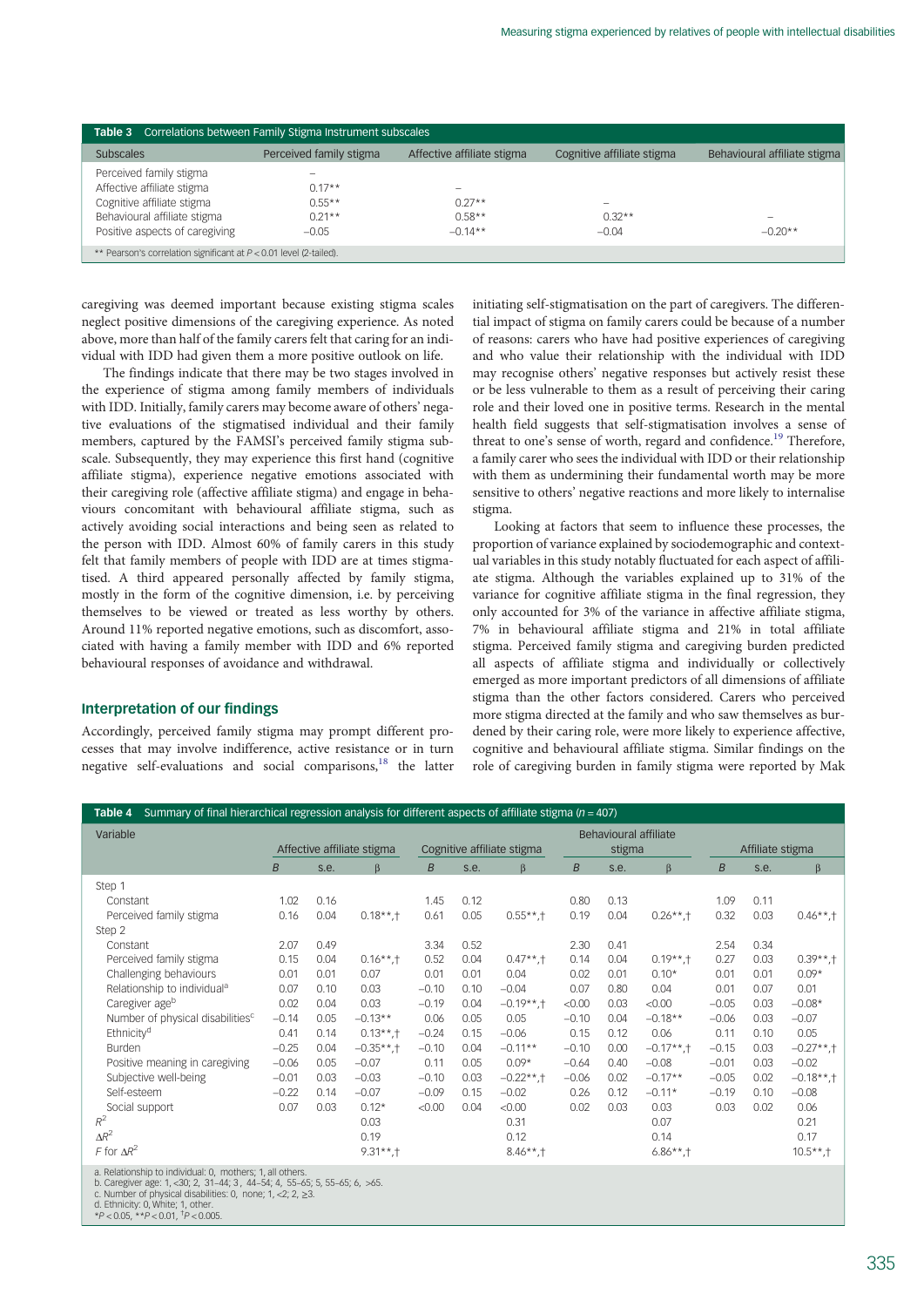<span id="page-4-0"></span>& Cheung<sup>7</sup> and Werner & Shulman.<sup>[11](#page-5-0)</sup> Caregiving burden was most strongly associated with the affective dimension, suggesting that it plays an important part in feelings of shame, despair and embarrassment on the part of family carers. Facing the embarrassment caused by one's relative displaying characteristics and behaviours that challenge social and cultural norms and may attract unwanted attention may result in emotional and psychological distress in carers.<sup>20</sup>

Another important finding is that higher subjective well-being on the part of the carer was associated with reduced cognitive and behavioural stigma. This suggests that perceived family stigma and subjective burden may act as risk factors for affiliate stigma whereas subjective well-being may have a protective function. Accordingly, interventions aimed at tackling affiliate stigma need to pay careful attention to caregiving burden experienced by family members and, most crucially, need to involve challenging perceived family stigma. At present we have little understanding how this can be achieved but empowering family carers to actively resist negative responses they witness directed at family members of people with IDD merits consideration.

Contrary to evidence that older caregivers as more likely to internalise stigma that affects their quality of life, admittedly generated in a Chinese context,  $6,21$  $6,21$  the present results suggest that younger family members of individuals with IDD experience higher levels of cognitive affiliate stigma. As a result of a changing societal context and the increasing emphasis on the rights of the individual, including those with disabilities, younger relatives may be more alert to stigma and also less willing to tolerate it. Older parents may be less sensitive to hostile responses, or conversely, may have developed and adopted strategies that help them cope with others' negative attitudes and discrimination.<sup>[22](#page-5-0)</sup>

With regards to ethnicity, family carers from ethnic minority backgrounds reported more affective affiliate stigma even when controlling for perceived family stigma. This may have two immediate explanations: first, it has been suggested that stigma associated with IDD is higher among Black and Asian communities in the UK.<sup>23</sup> Second, within Asian communities, where every member of the family is seen to play a part in upholding the reputation of the family and determine its social standing, $24$  family members, and mothers in particular, may be at greater risk of experiencing discomfort and distress about having a family member with IDD.

As to factors connected to the characteristics of the person cared for, family carers who reported higher levels of challenging behaviour displayed by their family member were more vulnerable to all aspects of affiliate stigma. This seems unsurprising given that challenging behaviours may attract negative evaluations from others and an awareness of these may in turn induce negative emotions, thoughts and behavioural responses in the family member. However, the contribution of challenging behaviours disappeared for all aspects of affiliate stigma when perceived family stigma was controlled for in the final regression analyses. Indeed, an initial awareness of stigma may be largely dependent on the nature and extent of challenging behaviours displayed by the individual when the family carer is in public with them. Repeated negative interactions may gradually become associated with increased perceived family stigma and threat to one's confidence and sense of worth.<sup>[25](#page-5-0)</sup>

# **Limitations**

Several limitations require mention: it is possible that face-to-face administration of the measures may have been preferable to online administration given the sensitive nature of the experience of caregiving and stigma. Electronic administration may also introduce self-selection and drop-out biases associated with internet research. Older carers and those from ethnic minority backgrounds are perhaps less likely to use the internet and English may not be their first language.

The original Challenging Behaviour Interview was adapted for the study, hence its psychometric properties may differ from the original.<sup>26</sup> Some individuals with IDD had more than one primary diagnosis, were awaiting assessment or caregivers were unsure of confirmed additional diagnoses. Moreover, information about additional diagnoses and challenging behaviour were based on carers' subjective reports alone and were not confirmed by a clinician or additional informant.

The test–retest reliability of the perceived stigma subscale was fair. Given the central role of perceived family stigma that emerged in this study, further work is needed to consider how to measure this construct in a sound manner. For the present we advise relying more on responses on the cognitive affiliate stigma subscale, which proved more stable over time, which is perhaps not surprising as they tap awareness of stigma directed at oneself and not at other family members of people with IDD.

A further potential limitation relates to the exploratory analysis conducted in this paper. The analyses did not investigate how the scale behaves across groups and other covariates before conducting t-tests and other analyses. Exploring measurement invariance and differential item functioning will be an extension of this research in future studies.

## Implications

In summary, attention to family carers' perceptions and experiences related to stigma may hold important clues to their sense of wellbeing and likelihood of experiencing caregiving in positive terms or conversely as burdensome. The FAMSI offers a brief tool that when used alongside clinical interview, and possibly the brief measures of subjective well-being and burden employed in this study, may sensitise clinicians and researchers to family carers' perspectives of their position in their family, community and society and to the potential harmful effects of affiliate stigma.

Natasha Mitter, Clinical Psychologist, Division of Psychology and Language Sciences, University College London, UK; Afia Ali, Senior Clinical Lecturer, Division of Psychiatry, University College London, UK; Katrina Scior, Senior Lecturer, Division of Psychology and Language Sciences, University College London, UK

Correspondence: Katrina Scior, Division of Psychology and Language Sciences, University College London, London WC1E 6BT, UK. Email: [k.scior@ucl.ac.uk](mailto:k.scior@ucl.ac.uk)

First received 30 Jan 2018, final revision 4 Jun 2018, accepted 8 Jun 2018

## References

- 1 European Union Monitoring and Advocacy Programme. Access to Education and Employment for People with Intellectual Disabilities. European Union Monitoring and Advocacy Programme, 2005. (https://www.opensocietyfoundations.org/sites/default/files/hungary\_0.pdf).
- 2 Goffman E. Stigma: Notes on the Management of Spoiled Identity. Simon & Schuster, 1963.
- 3 Bos AER, Pryor JB, Reeder GD, Stutterheim SE. Stigma: advances in theory and research. Basic Appl Soc Psychol 2013; 35: 1–9.
- 4 Yang LH, Kleinman A, Link BG, Phelan JC, Lee S, Good B. Culture and stigma: adding moral experience to stigma theory. Soc Sci Med 2007; 64: 1524-35
- 5 Mehta S, Farina A. Associative stigma: perceptions of the difficulties of collegeaged children of stigmatized fathers. J Soc Clin Psychol 1988; 7: 192–202.
- 6 Chiu MYL, Yang X, Wong FHT, Li JH. Caregiving of children with intellectual disabilities in China - an examination of affiliate stigma and the cultural thesis. J Intellect Disabil Res 2013; 57: 1117–29.
- 7 Mak WWS, Cheung RYM. Affiliate stigma among caregivers of people with intellectual disability or mental illness. J Appl Res Intellect Disabil 2008; 21: 532–45.
- 8 Mak WWS, Cheung RYM. Self-Stigma among concealable minorities in Hong Kong: conceptualization and unified measurement. Am J Orthopsychiatry 2010; 80: 267–81.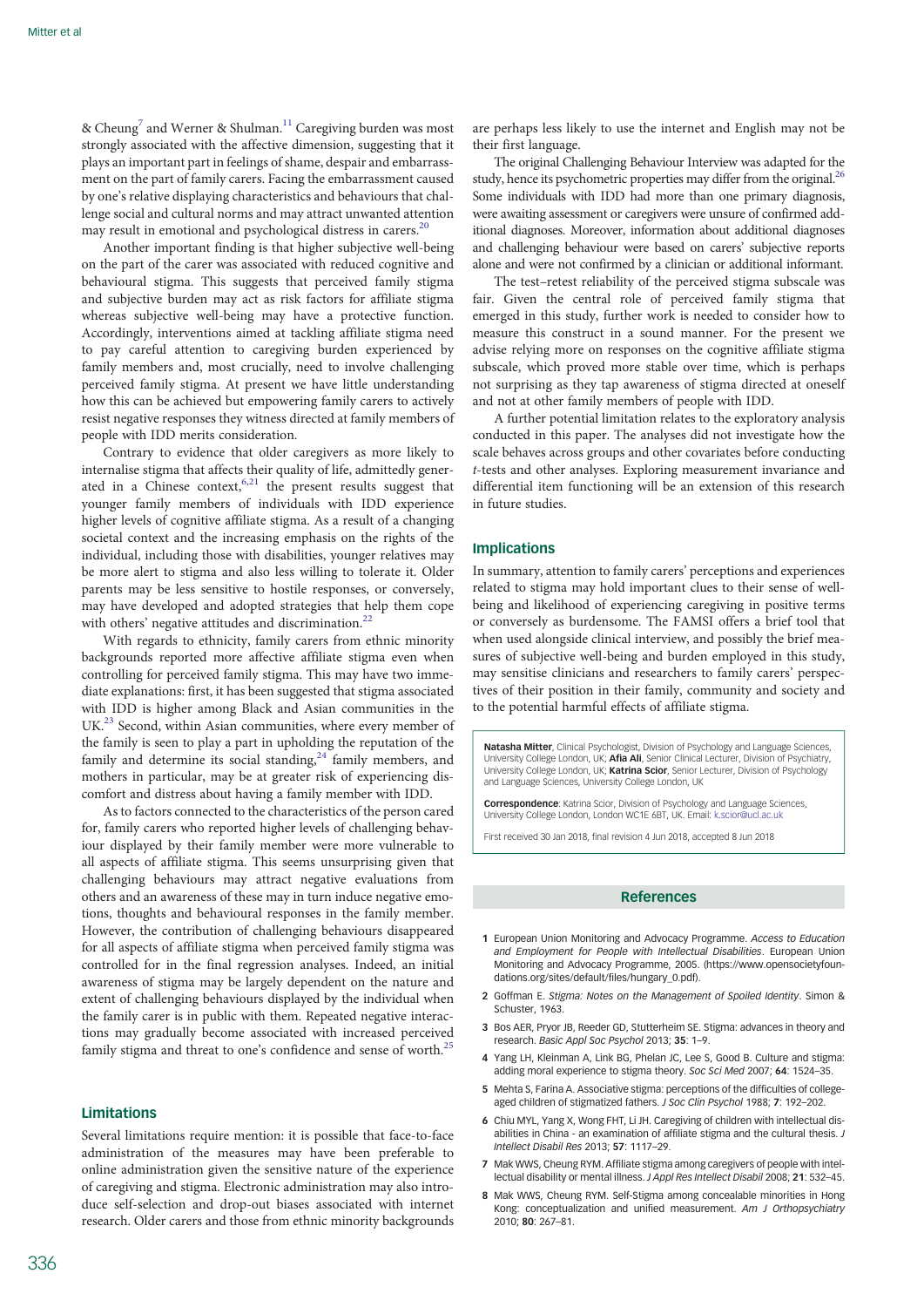- <span id="page-5-0"></span>9 Mak WWS, Kwok YTY. Internalization of stigma for parents of children with autism spectrum disorder in Hong Kong. Soc Sci Med 2010; 70: 2045–51.
- 10 Werner S, Shulman C. Subjective well-being among family caregivers of individuals with developmental disabilities: the role of affiliate stigma and psychosocial moderating variables. Res Dev Disabil 2013; 34: 4103–14.
- 11 Werner S, Shulman C. Does type of disability make a difference in affiliate stigma among family caregivers of individuals with autism, intellectual disability or physical disability? J Intellect Disabil Res 2015; 59: 272–83.
- 12 Maio GR, Haddock G. The Psychology of Attitudes and Attitude Change (2nd edn). Sage, 2015.
- 13 Chang CC, Su JA, Tsai CS, Yen CF, Liu JH, Lin CY. Rasch analysis suggested three unidimensional domains for affiliate stigma scale: additional psychometric evaluation. J Clin Epidemiol 2015; 68: 674–83.
- 14 Personal Wellbeing Index Adult (PWI-A). 5th ed., 2013 (http://www.acqol. com.au/instruments).
- 15 Rosenberg M. Society and the Adolescent Self-Image. Princeton University Press, 1965.
- 16 Zimet GD, Dahlem NW, Zimet SG, Farley GK. The multidimensional scale of perceived social support. J Personal Assess 1988; 52: 30–41.
- 17 Oliver C, McClintock K, Hall S, Smith M, Dagnan D, Stenfert-Kroese B. Assessing the severity of challenging behaviour: psychometric properties of the Challenging Behaviour Interview. J Appl Res Intellect Disabil 2003; 16: 53–61.
- 18 Ali A, Hassiotis A, Strydom A, King M. Self-stigma in people with intellectual disabilities and courtesy stigma in family carers: a systematic review. Res Dev Disabil 2012; 33: 2122–40.
- 19 Vogel D, Wade N. Stigma and help-seeking. Psychologist 2009; 22: 20–23. (https://thepsychologist.bps.org.uk/volume-22/edition-1/stigma-and-helpseeking).
- 20 Green SE. 'What do you mean "what's wrong with her?"': stigma and the lives of families of children with disabilities. Soc Sci Med 2003; 57: 1361–74.
- 21 Chou YC, Pu CY, Lee YC, Lin LC, Kröger T. Effect of perceived stigmatisation on the quality of life among ageing female family carers: a comparison of carers of adults with intellectual disability and carers of adults with mental illness. J Intellect Disabil Res 2009; 53: 654–64.
- 22 Sarkar A. Stigma Experienced by Parents of Adults with Intellectual Disabilities (MSc thesis). Department of Community Health & Epidemiology, Queen's University, Kingston, Canada, 2010 (https://qspace.library. queensu.ca).
- 23 Scior K, Potts HW, Furnham AF. Awareness of schizophrenia and intellectual disability and stigma across ethnic groups in the UK. Psychiatry Res 2013; 208: 125–130.
- 24 Leake D, Black R. Essential Tools: Cultural and Linguistic Diversity: Implications for Transition Personnel. University of Minnesota, Institute on Community Integration, National Center on Secondary Education and Transition, 2005.
- 25 Cantwell J, Muldoon O, Gallagher S. The influence of self-esteem and social support on the relationship between stigma and depressive symptomology in parents caring for children with intellectual disabilities. *J Intellect Disabil* Res 2015; 59: 948–57.
- 26 Streiner DL, Norman GR, Cairney J. Health Measurement Scales: A Practical Guide to Their Development and Use. Oxford University Press, 2015.

# Appendix

| Item                                                                                                                                                 | Factor<br>Loading | <b>Strongly</b><br>disagree $n$<br>(% ) | Somewhat<br>disagree $n$ (%) | Neither disagree<br>nor agree $n$ (%) | Somewhat<br>agree $n$ (%) | <b>Strongly</b><br>agree $n$ (%) |
|------------------------------------------------------------------------------------------------------------------------------------------------------|-------------------|-----------------------------------------|------------------------------|---------------------------------------|---------------------------|----------------------------------|
| Factor 1: Perceived family stigma ( $\alpha$ = 0.91)<br>Some people might feel embarrassed about<br>associating with the family of someone with IDD. | 0.791             | 39 (9.6)                                | 56 (13.8)                    | 50 (12.3)                             | 204 (50.1)                | 58 (14.3)                        |
| Some people might feel uncomfortable about going<br>to the house of the family of someone with IDD.                                                  | 0.775             | 34 (8.4)                                | 42 (10.3)                    | 66 (16.2)                             | 210 (51.6)                | 55 (13.5)                        |
| Some people might treat the family of someone<br>with IDD more negatively.                                                                           | 0.900             | 33(8.1)                                 | 42 (10.3)                    | 64 (15.7)                             | 190 (46.7)                | 77 (18.9)                        |
| Some people might think that the family has done<br>something wrong because of the person with IDD.                                                  | 0.658             | 87 (21.4)                               | 85 (20.9)                    | 99 (24.3)                             | 101 (24.8)                | 33(8.1)                          |
| Some people might behave negatively towards the<br>family of someone with IDD when they are with<br>the person with IDD in public.                   | 0.821             | 52 (12.8)                               | 62 (15.2)                    | 79 (19.4)                             | 162 (39.8)                | 51(12.5)                         |
| Some people might avoid making friends with the<br>family of someone with IDD.                                                                       | 0.805             | 37 (9.10)                               | 35(8.6)                      | 60 (14.7)                             | 184 (45.2)                | 89 (21.9)                        |
| Some people might not want to hear about any of<br>the problems of the family of someone with IDD.                                                   | 0.746             | 32(7.9)                                 | 56 (13.8)                    | 70 (17.2)                             | 164 (40.3)                | 85 (20.9)                        |
| Some people might not invite the family of<br>someone with IDD to social events.                                                                     | 0.621             | 42 (10.3)                               | 49 (12.0)                    | 47 (11.5)                             | 158 (38.8)                | 111 (27.3)                       |
| Factor 2: Affective affiliate stigma                                                                                                                 |                   |                                         |                              |                                       |                           |                                  |
| I feel embarrassed about my family member with<br>IDD.                                                                                               | $-0.793$          | 281 (69.0)                              | 45 (11.1)                    | 28 (6.9)                              | 48 (11.8)                 | 5(1.2)                           |
| I feel distressed about being associated with my<br>family member with IDD.                                                                          | $-0.766$          | 329 (80.8)                              | 35 (8.6)                     | 23(5.7)                               | 12(2.9)                   | 4(1.0)                           |
| I feel guilty about having my family member with<br>IDD in the family.                                                                               | $-0.796$          | 327 (80.3)                              | 33(8.1)                      | 16(3.9)                               | 26 (6.4)                  | 4(1.0)                           |
| I feel uncomfortable when I have friends over<br>because of my family member with IDD.                                                               | $-0.631$          | 243 (59.7)                              | 48 (11.8)                    | 27(6.6)                               | 76 (18.7)                 | 11(2.7)                          |
| Factor 3: Cognitive affiliate stigma<br>I am treated differently by some people when I am                                                            | $-0.788$          | 65 (16.0)                               | 44 (10.8)                    | 50 (12.3)                             | 194 (47.7)                | 52 (12.8)                        |
| with my family member with IDD.                                                                                                                      |                   |                                         |                              |                                       |                           |                                  |
| I am excluded from activities when other people<br>find out about their IDD.                                                                         | $-0.745$          | 78 (19.2)                               | 53 (13.0)                    | 62 (15.2)                             | 162 (39.8)                | 51(12.5)                         |
|                                                                                                                                                      |                   |                                         |                              |                                       |                           | (Continued)                      |